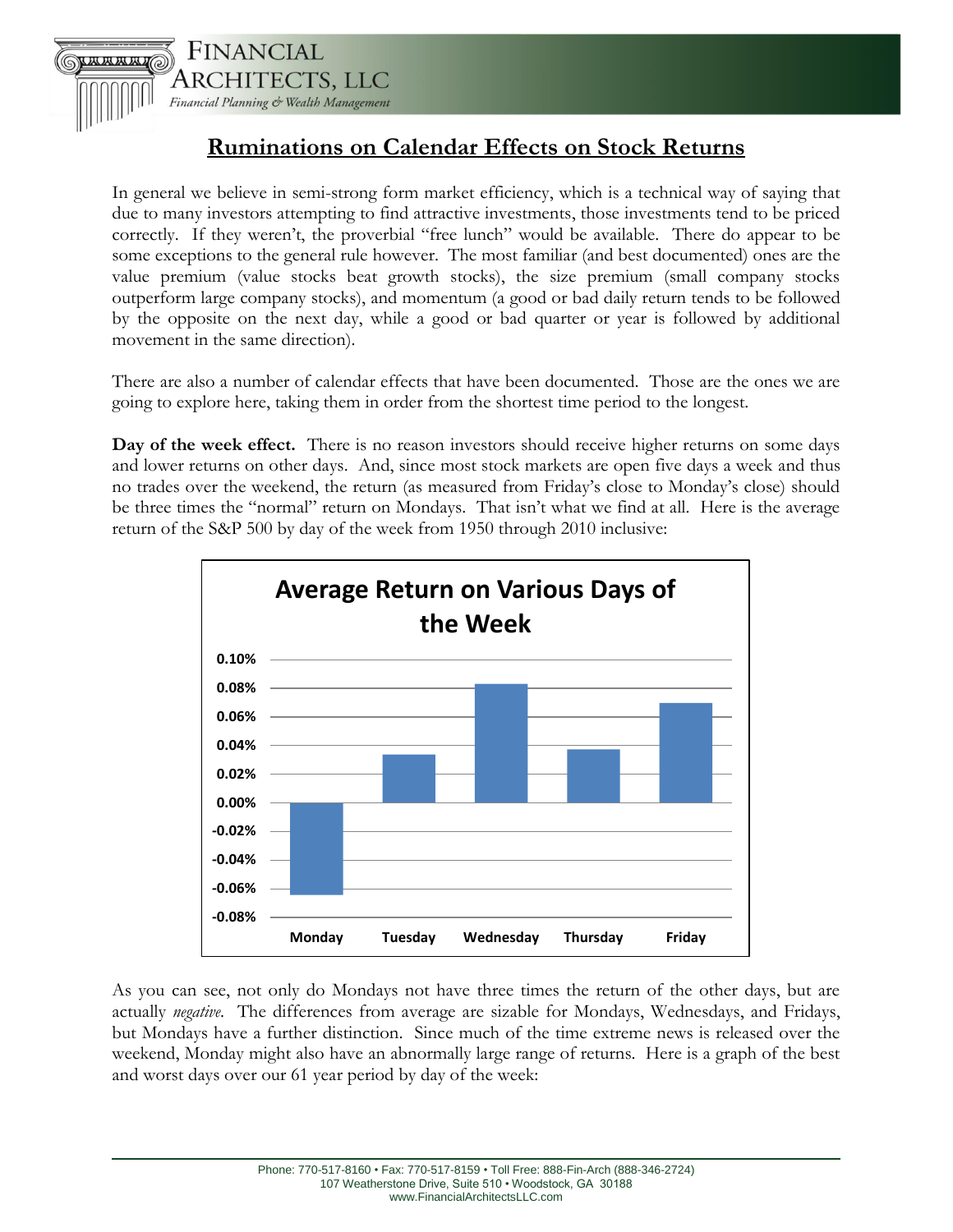

As you can see, Monday seems much more volatile, but that is entirely due to October  $19<sup>th</sup>$ , 1987. Without that data point, Monday's downside would be just slightly less than Wednesday's though its standard deviation remains slightly higher than the other days:



While the abnormal returns on Mondays, Wednesdays, and Fridays are interesting (and statistically significant at the 95% level) the picture changes if we look at the effect decade by decade. Over the last 20 years the effect has disappeared and over the past 10 years the Wednesday and Friday outperformance has turned into underperformance.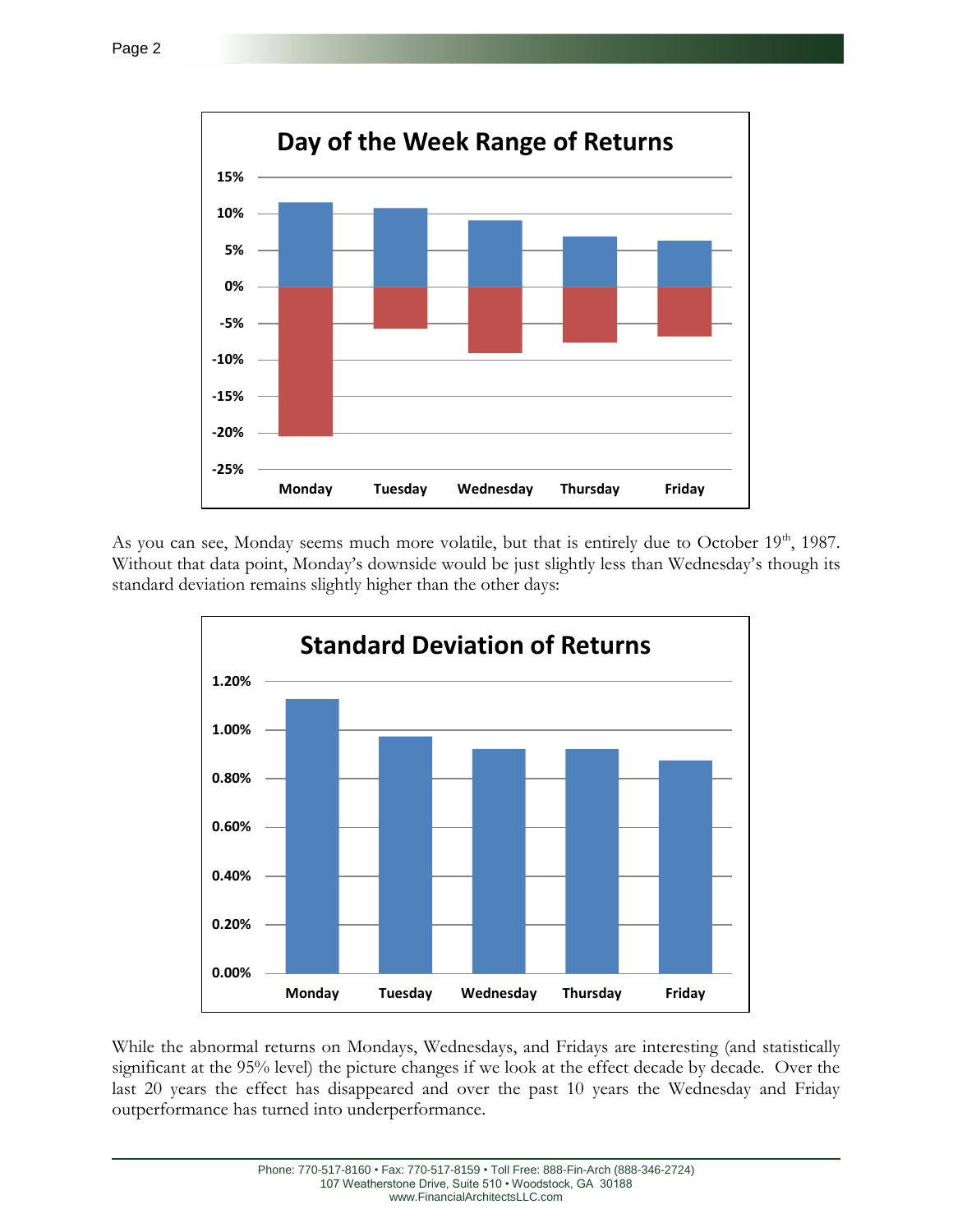

**Day of the month effect.** Similar to the previous anomaly, there appear to be abnormal returns near the turn of the month. This graph uses the same S&P 500 data as earlier:

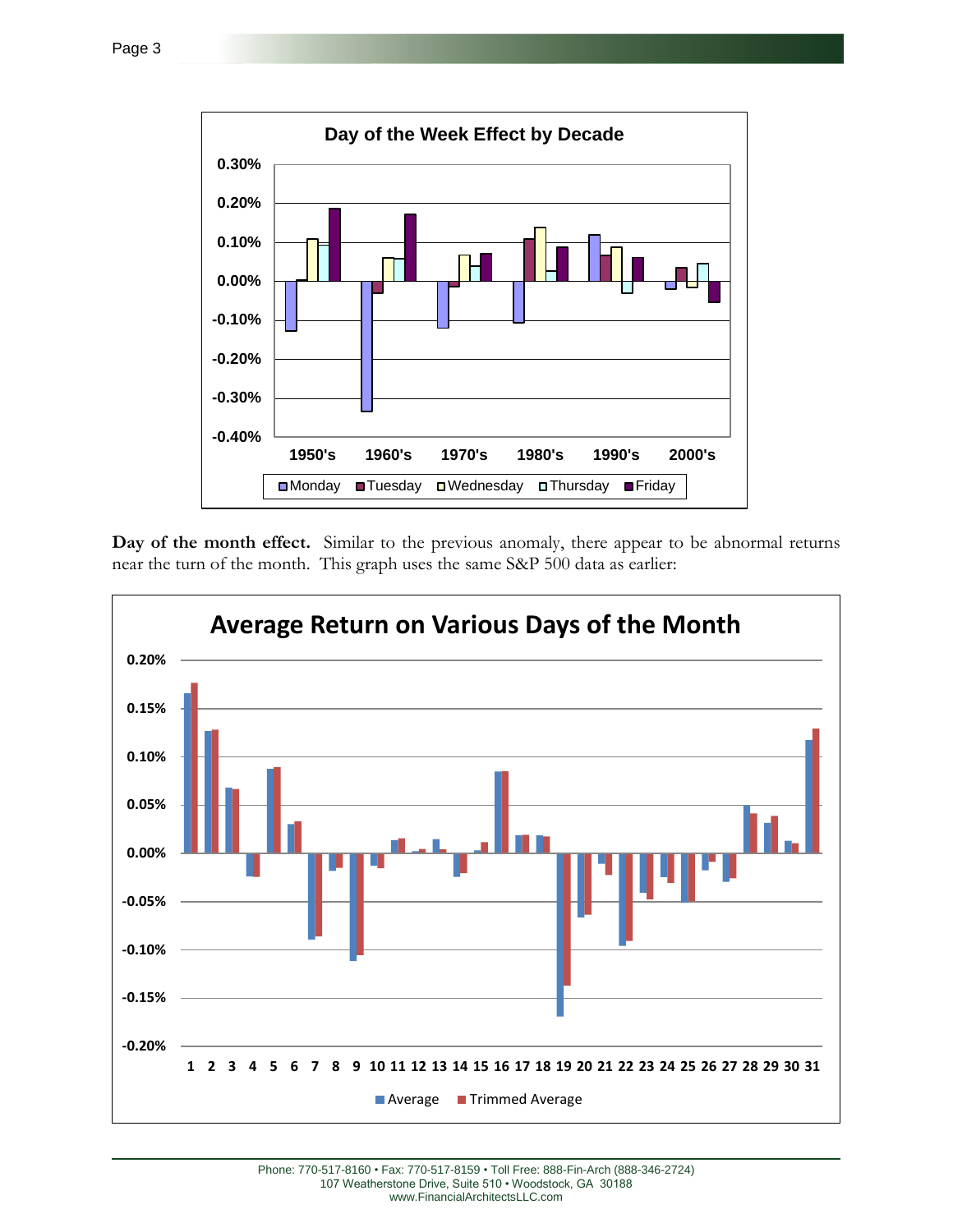The average is the mean, while the trimmed average has both the best and worst days removed (to show outliers didn't significantly affect the results). While the  $31<sup>st</sup>$ ,  $1<sup>st</sup>$ , and  $2<sup>nd</sup>$  have excellent returns, some other days are notable as well. A day with an absolute value greater than about 0.085% (it varies slightly due to differing numbers of observations) is significant at the 95% level.



Here is the same graph with the data by decade:

As you can see, there doesn't appear to be nearly as large an effect when viewed this way.

**January and September effects.** The conventional wisdom has long held that summer has particularly low returns. October is also considered risky, and this belief is attributed to the 1929 and 1987 plunges (and validated perhaps in 2008). It is interesting that October apparently had a bad reputation well before 1929 though. In 1894 Mark Twain observed, "October: This is one of the peculiarly dangerous months to speculate in stocks. The others are July, January, September, April, November, May, March, June, December, August and February."

The best-known monthly anomaly is the January effect. Here is average return by month from 1926 through 2010 inclusive (CRSP 1-5 is large U.S. companies, while CRSP 6-10 is smaller companies):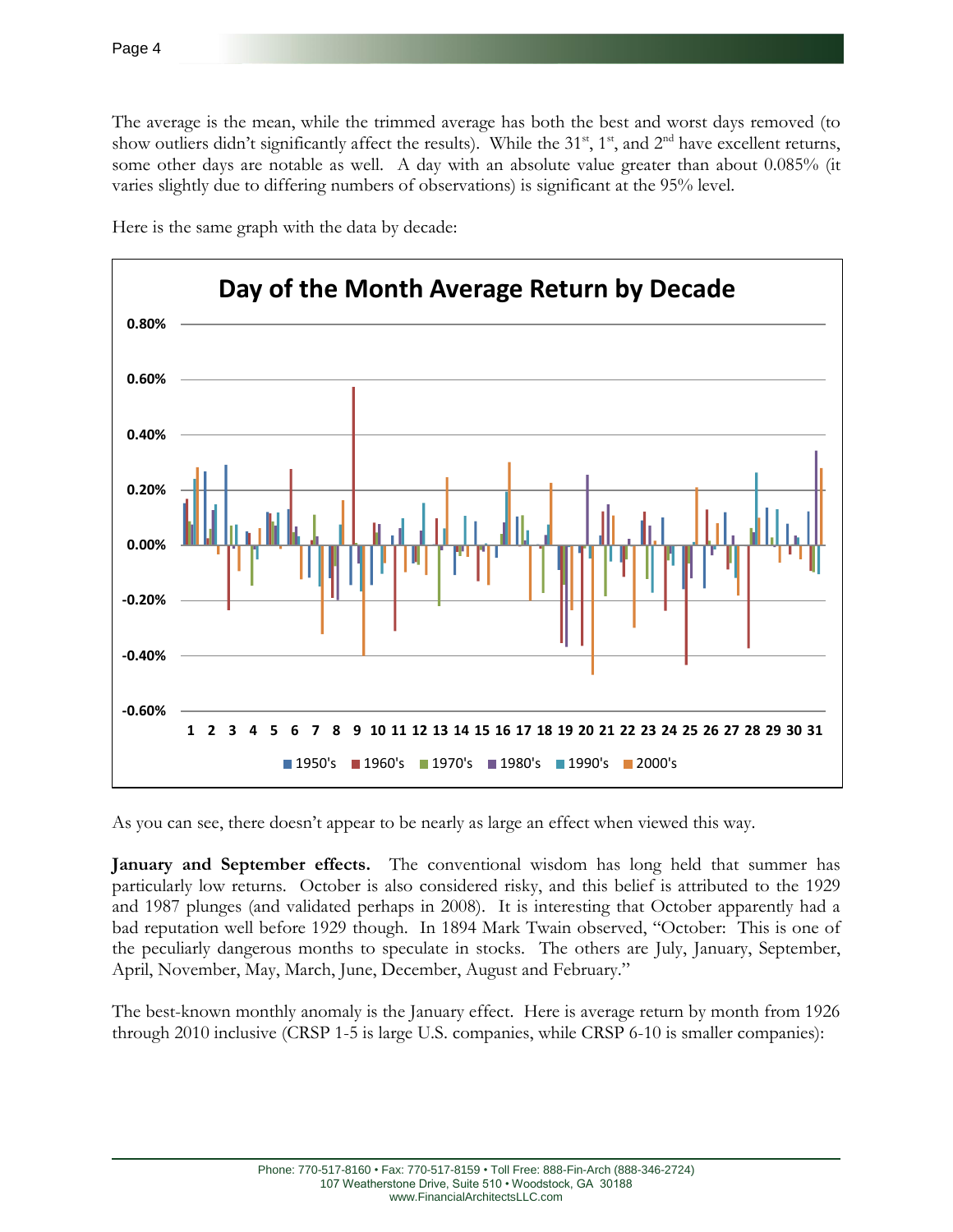

As you can see, the January effect has been concentrated in those smaller companies, but the effect may have worn off over the past decade. Here is how investing in those smaller companies during January would have worked out each year:



The astute reader may also have noticed the abnormally low returns in September, but the effect is concentrated around 1931 and there has been no net negative return (compounded) over the past 20 years. Here is the September performance year by year: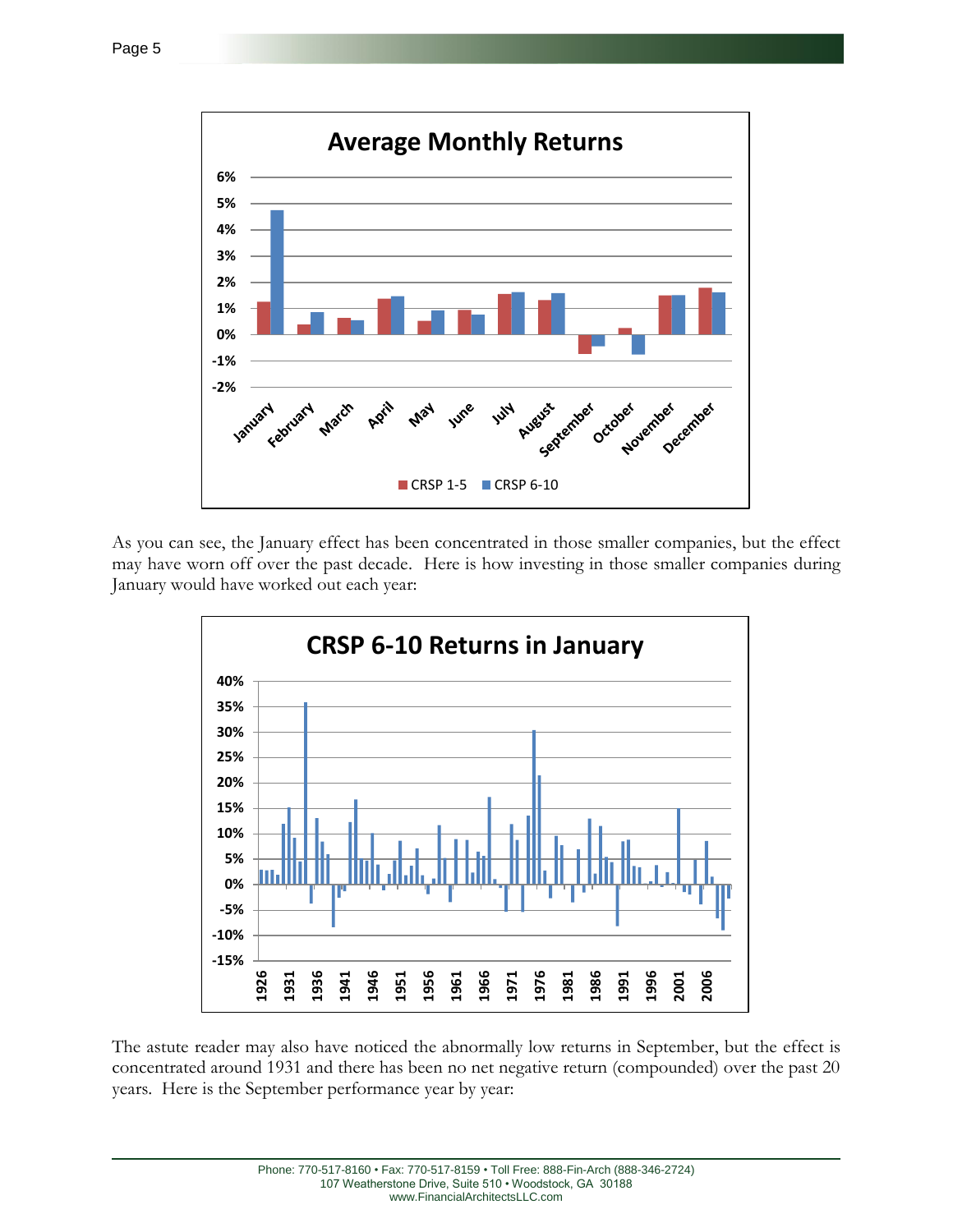

**"Sell in May and go away."** The specific origins of this saying are murky, but the original version was "Sell in May and go away, stay away till St. Leger Day." St. Leger Day was the horse race of the season in Great Britain. Today the ending event is Halloween, but it doesn't rhyme as nicely so the saying has been truncated. The adage seems disproved by the monthly return graphs already shown.

**Election cycle effect.** We have one more calendar anomaly to examine, the third year of the presidential election cycle. This is a graph of the average return (CRSP 1-10, i.e. the entire U.S. stock market, from 1926 through 2010 inclusive) where year four is the election year and year one is the inauguration year:



Phone: 770-517-8160 • Fax: 770-517-8159 • Toll Free: 888-Fin-Arch (888-346-2724) 107 Weatherstone Drive, Suite 510 • Woodstock, GA 30188 www.FinancialArchitectsLLC.com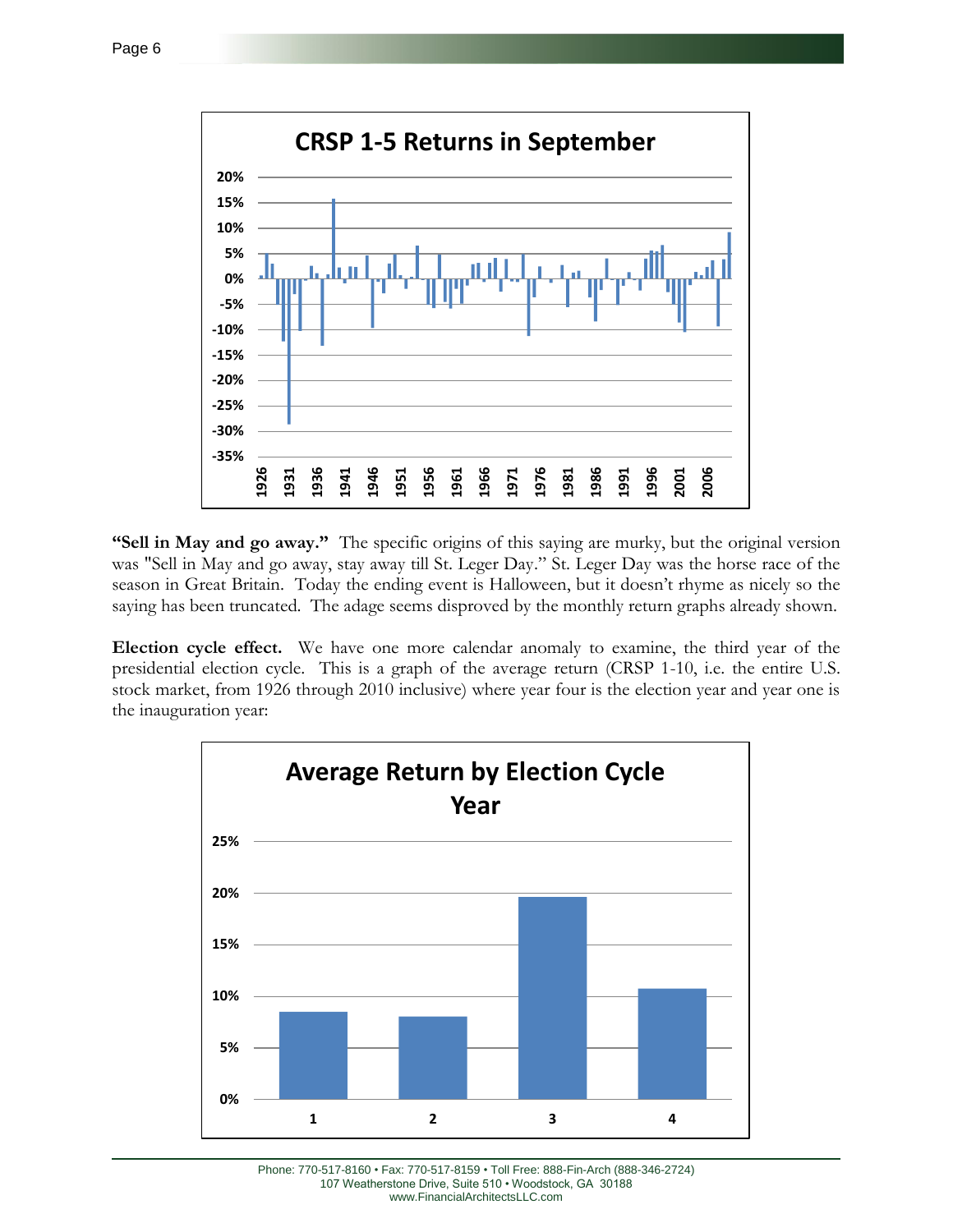Though not quite rising to the level of statistical significance, the third year does appear to be propitious for investors. Here it is year by year:



While there are no guarantees and currently the political landscape doesn't appear favorable for additional stimulus, based on history investors may be pleased with the growth of their portfolios in 2011.

**Conclusion.** While calendar effects are interesting historical anomalies, it appears that their publicity may have caused them to cease to exist. This is exactly what we would expect in an efficient market. As Milton Friedman was fond of saying, "There's No Such Thing as a Free Lunch."